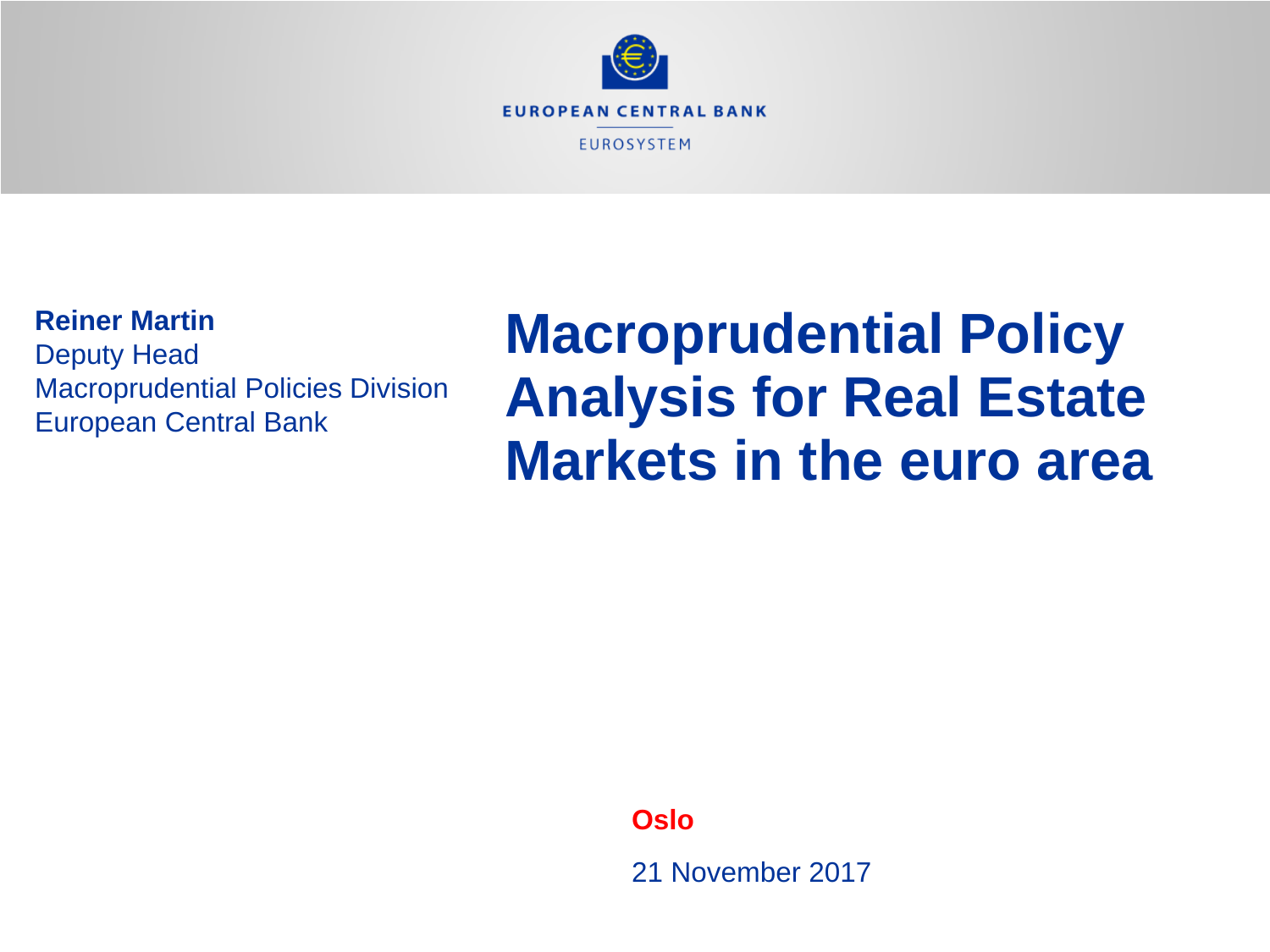- Principles of Macroprudential policy in response to systemic risks
- Institutional background for ECB's Macroprudential policy role
- Analysis of Real Estate Markets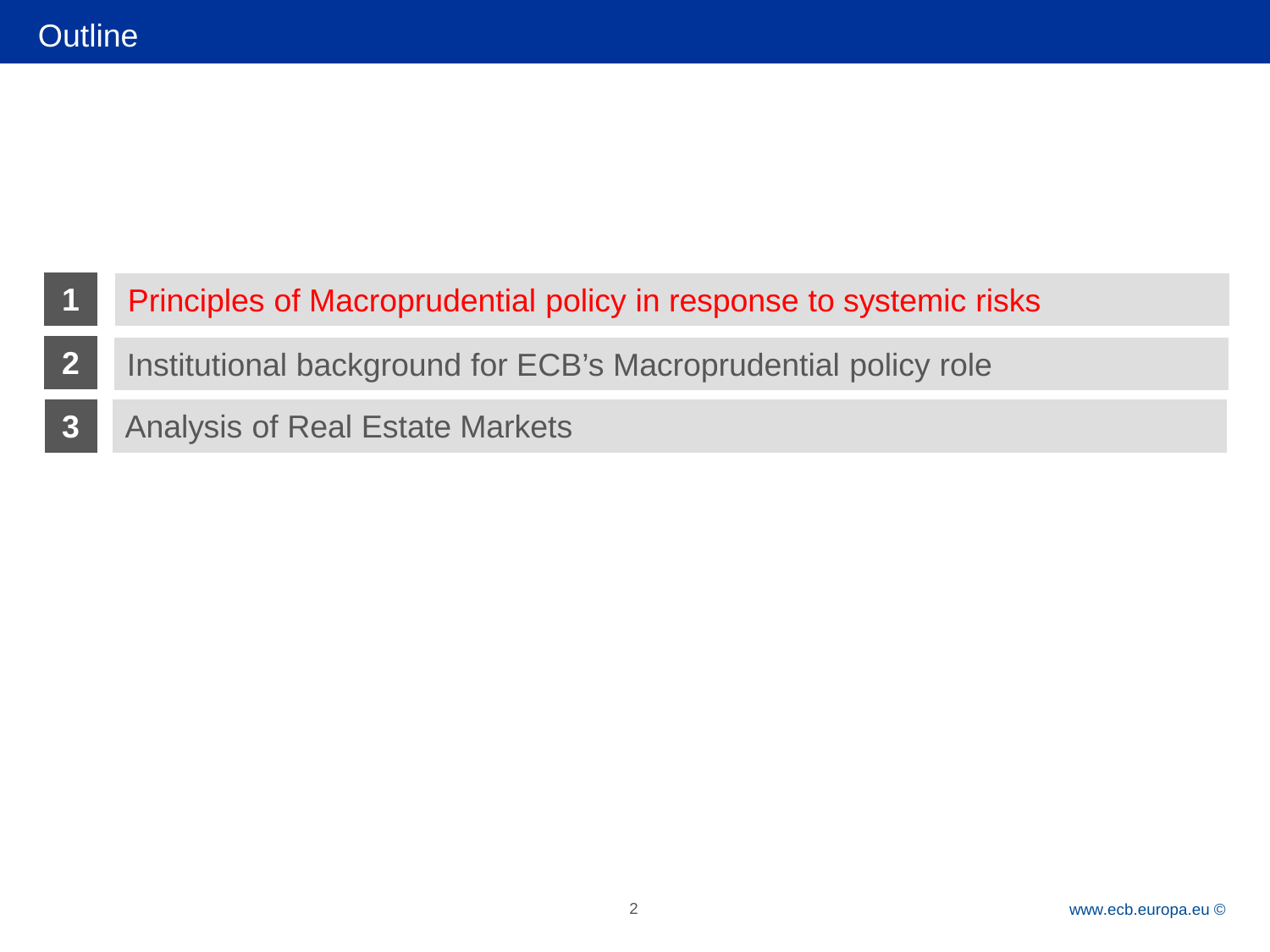*Vítor Constâncio, ECB Macroprudential policy and research conference, May 2017*

- 1. Macroprudential policy should be pre-emptive and strongly counter-cyclical
- 2. The financial cycle is crucial for the rationale of macroprudential policy, as it justifies targeted policy intervention already early in the cycle
- 3. The **real estate component is of paramount importance in the financial cycle**, and borrower based instruments are essential to influence the demand for credit and raise household / bank resilience
- 4. Macroprudential policy is complementary to monetary policy as both policies share the goal of macro-financial stabilization through forward-looking dynamic macrorisk management
- 5. Macroprudential policy should reach beyond the banking sector and encompass market-based finance institutions and products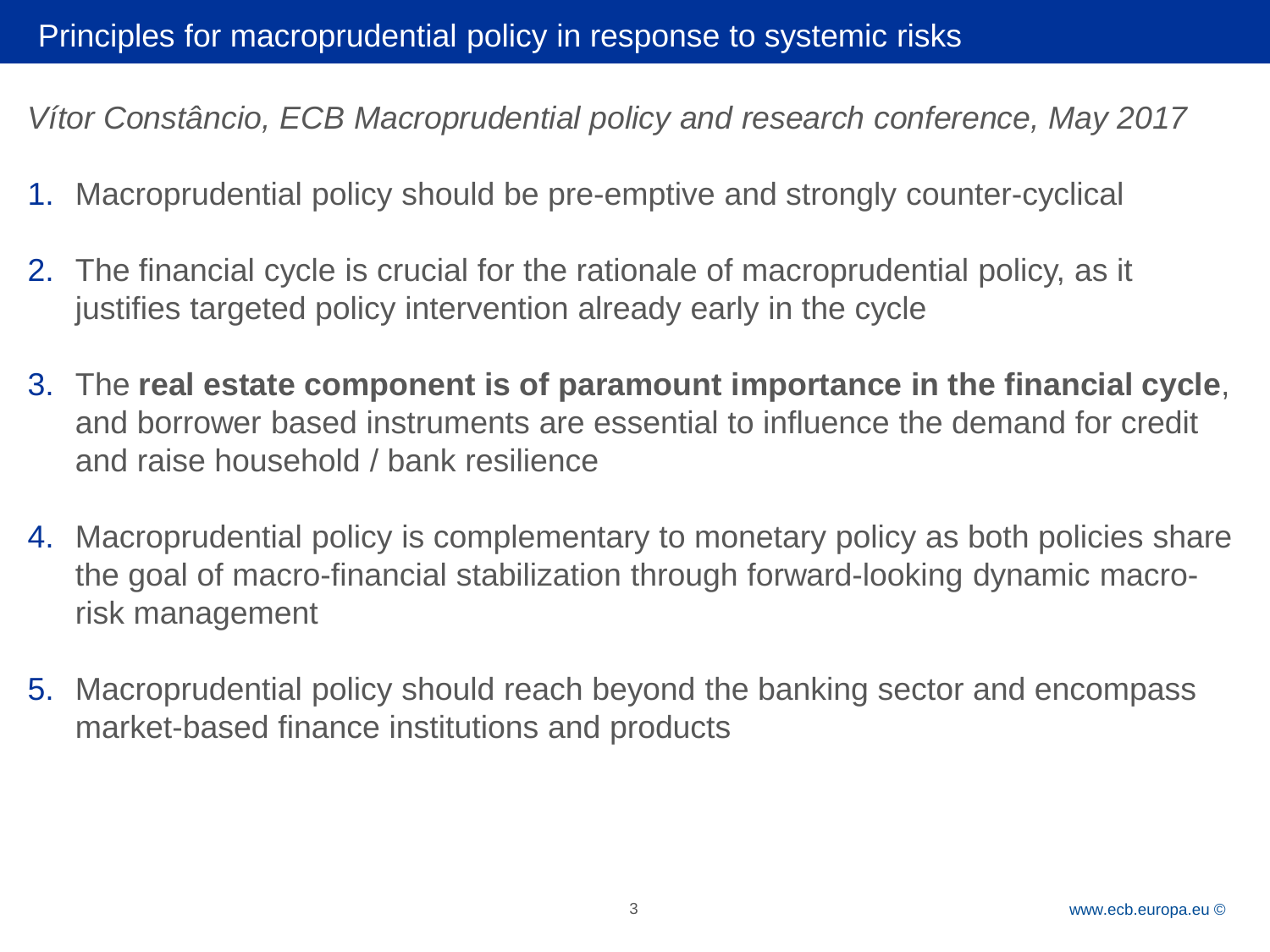- Principles of Macroprudential policy in response to systemic risks
- Institutional background for ECB's Macroprudential policy role
- Analysis of Real Estate Markets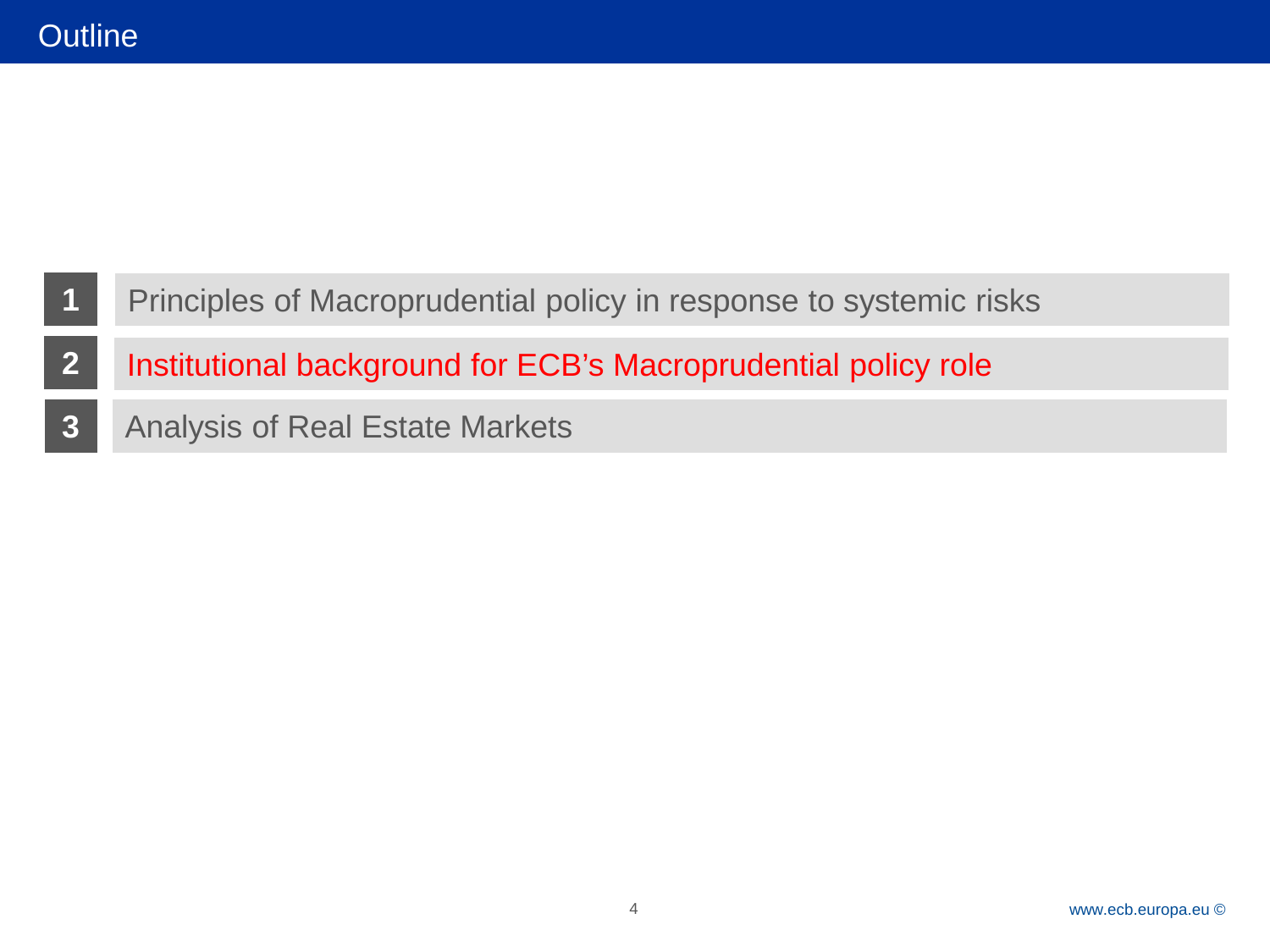# Monetary and prudential policies at the ECB and in the EU



Source: ECB

### **SSM = Single Supervisory Mechanism**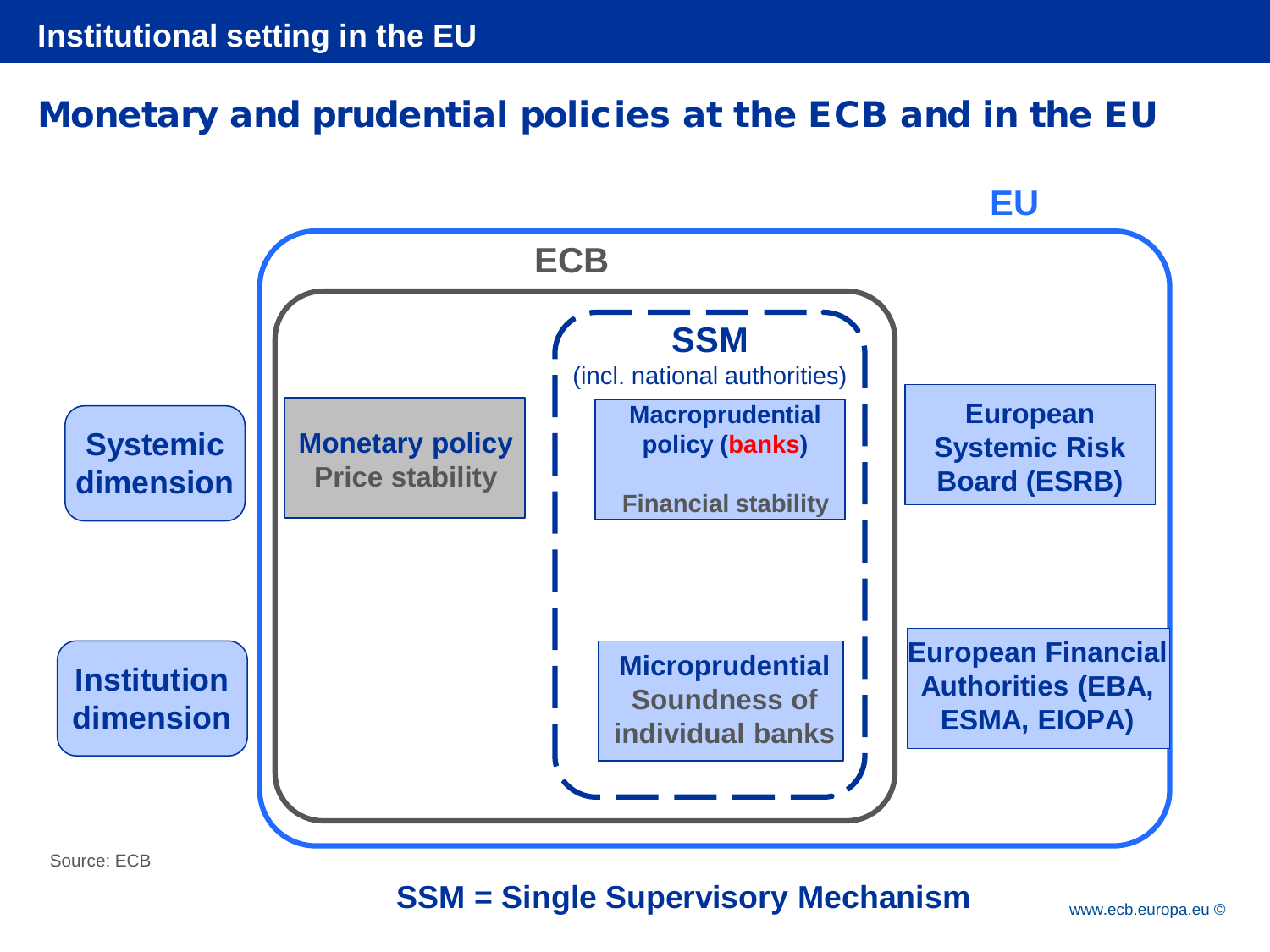

\*and potentially countries in close cooperation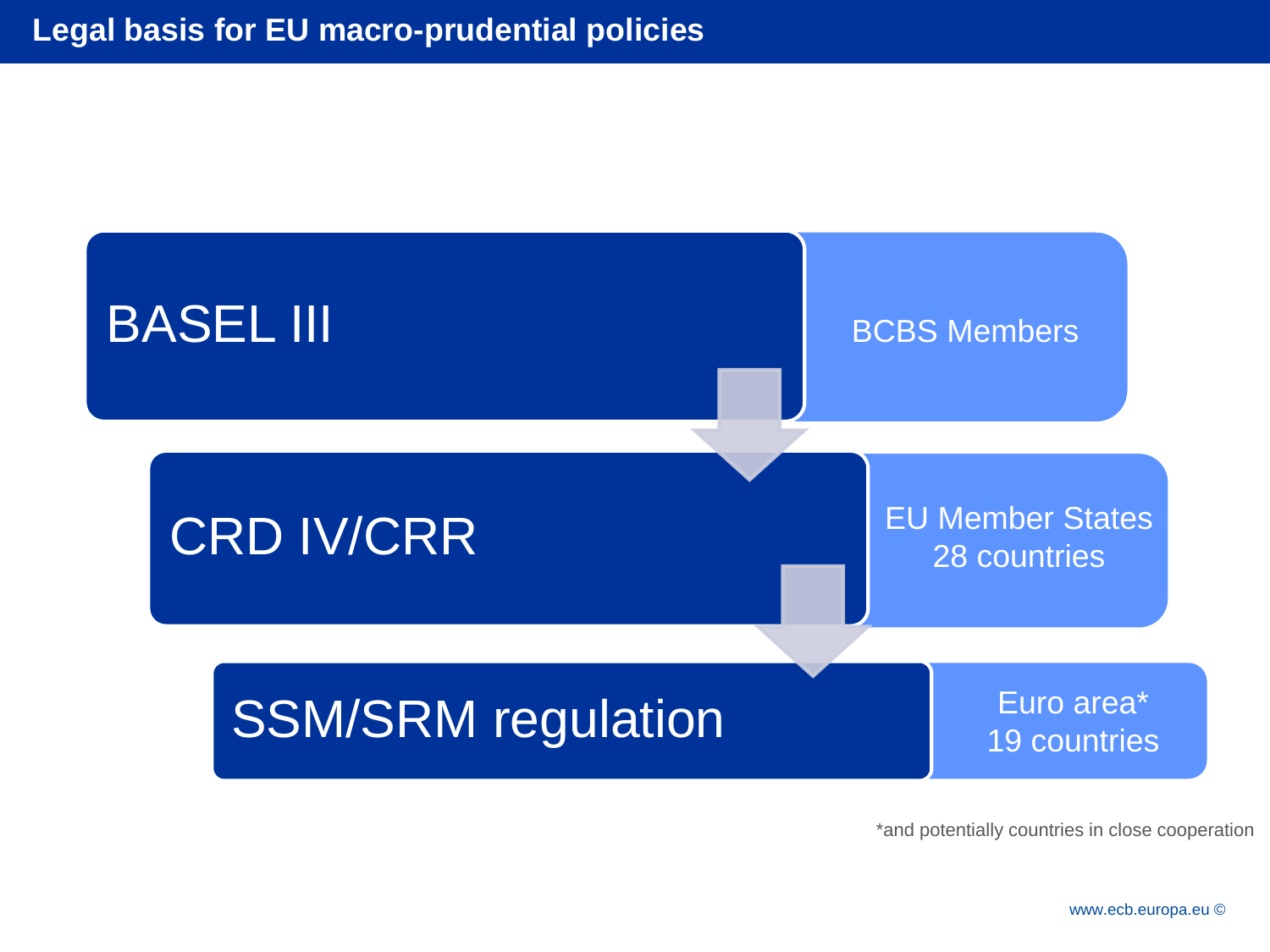- With the entry into force of the SSM Regulation on 4 November 2014, the ECB was given macroprudential tools to tackle the emergence of possible systemic risks in the financial system.
- **The ECB has two mandates in the field of macroprudential policy:**

### **1. To comment and object**

National designated authorities have to notify the ECB when they intend to implement or change a macroprudential measure. The ECB assesses the planned measures and can object to them. National authorities consider the ECB's comments before proceeding with the decision.

### **2. To apply more stringent measures**

The ECB may, instead of the national designated authorities, apply higher requirements for capital buffers and apply more stringent measures aimed at addressing systemic or macroprudential risks.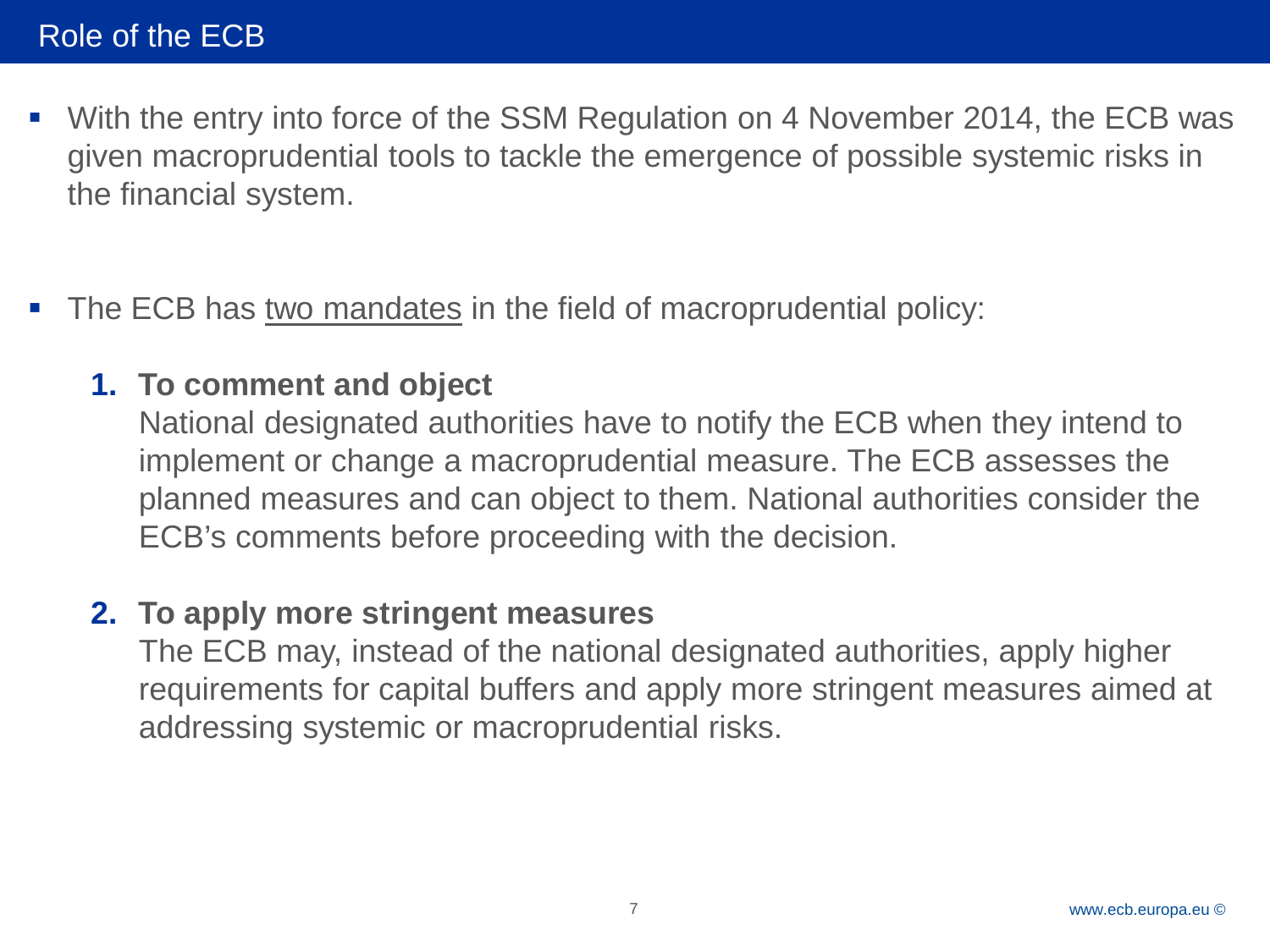# **Broad set of instruments with varying legal basis**

|                                    | <b>CRD IV tools</b>                                                                                                                             | <b>CRR tools</b>                                                                                    | <b>Other tools</b>                                                                         |
|------------------------------------|-------------------------------------------------------------------------------------------------------------------------------------------------|-----------------------------------------------------------------------------------------------------|--------------------------------------------------------------------------------------------|
| <b>Capital based</b><br>measures   | <b>• Countercyclical capital</b><br><b>buffer</b> (CCyB)<br>· Systemic risk buffer<br>(SRB)<br>. G-SII & O-SII capital buffer . Own funds level | • Risk weights for selected<br>exposures<br><b>• Capital conservation</b><br><b>buffer</b>          | <b>.</b> Leverage ratio                                                                    |
| <b>Liquidity-based</b><br>measures |                                                                                                                                                 | <b>.</b> Liquidity requirements<br><b>. Large exposure limits</b><br>(incl. intra-financial sector) | . Non-stable funding levy<br>•LTD ratio caps                                               |
| <b>Borrower-based</b><br>measures  |                                                                                                                                                 |                                                                                                     | <b>. LTV ratio caps</b><br>•LTI ratio caps<br><b>. DSTI ratio caps</b><br>• DTI ratio caps |
| <b>Other measures</b>              |                                                                                                                                                 | • Large exposure limits<br>(incl. intra-financial sector)<br>• Disclosure requirements              | <b>. Margin and haircuts</b><br>requirements                                               |
|                                    | Can be used by national authorities<br>and the ECB (for SSM countries)                                                                          |                                                                                                     | Can only be used by<br>national authorities                                                |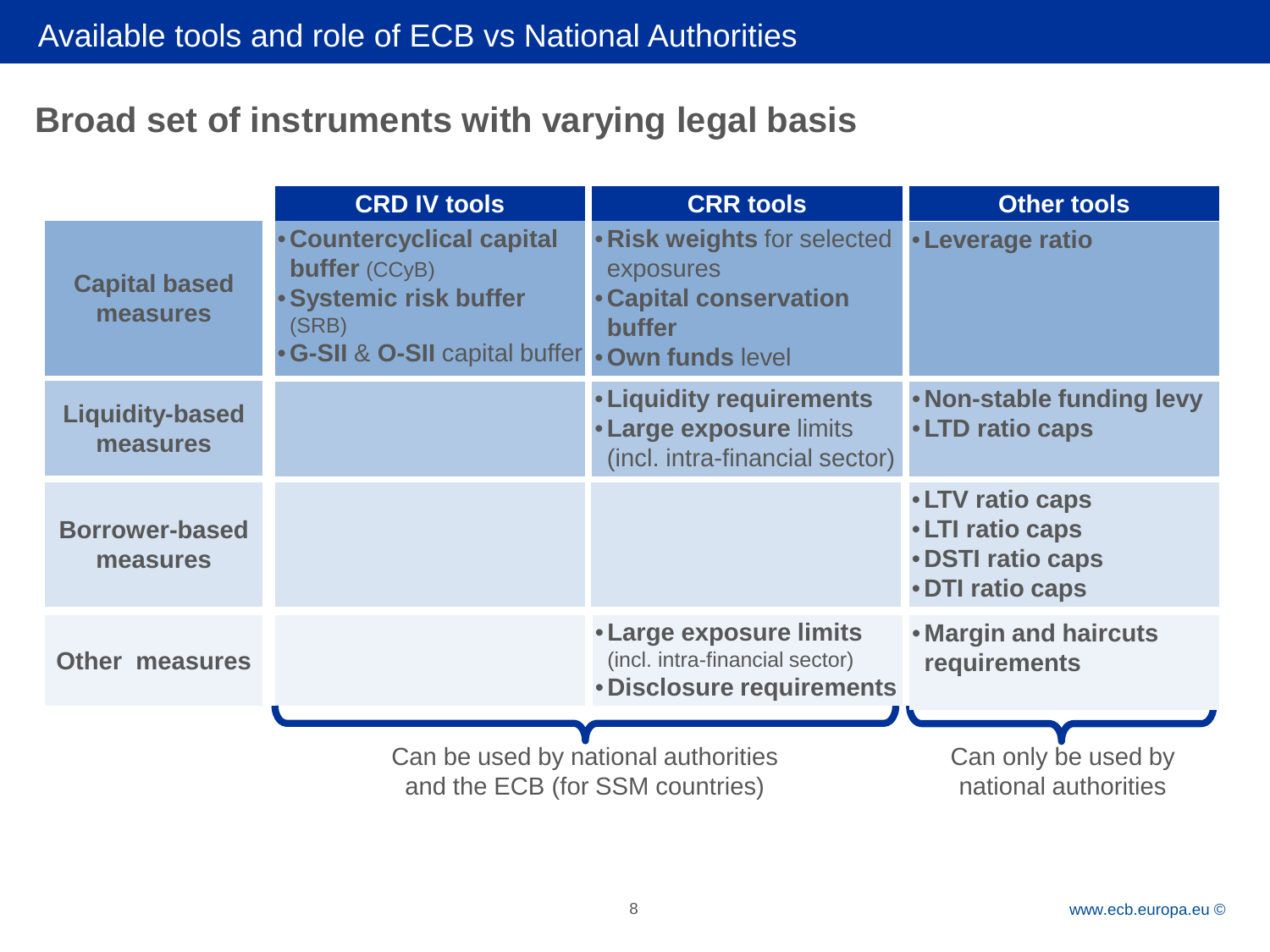- Principles of Macroprudential policy in response to systemic risks
- Institutional background for ECB's Macroprudential policy role
- Analysis of Real Estate Markets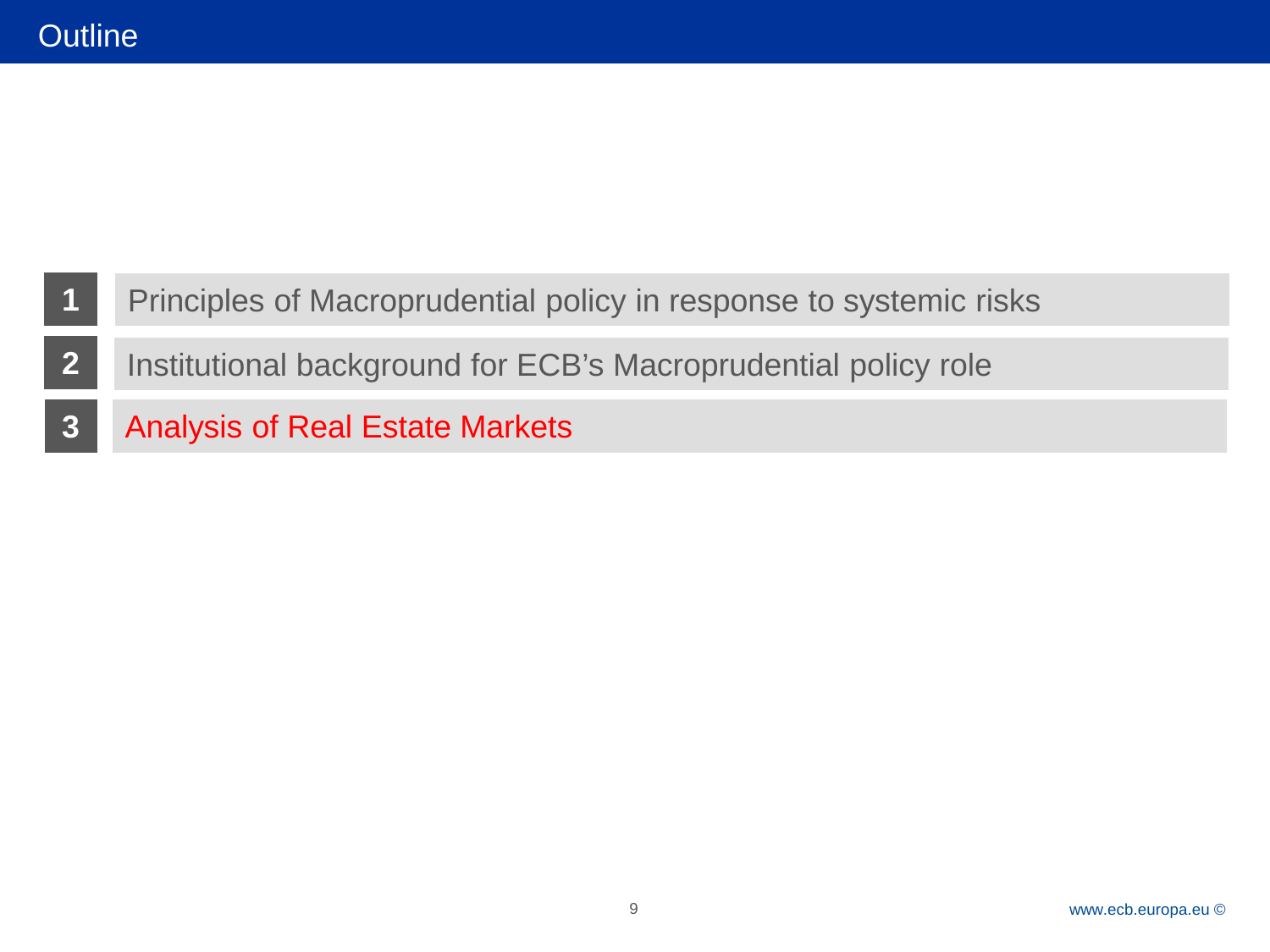# **1 Cyclical systemic risks**

- Developments in cyclical systemic risks at the SSM area level
- Cyclical systemic risks in individual SSM countries
- Policy considerations
- **2 Real estate risks**
	- Residential Real Estate
	- Policy considerations residential real estate
	- Commercial Real Estate risks
	- Policy considerations commercial real estate

# **3 Structural systemic risks related to the banking sector**

- Risks stemming from banks' systemic footprints
- Risks stemming from interconnectedness, asset commonality and overlapping portfolios
- Risks stemming from specific forms of cross-border banking and exposures to external sources of macroeconomic volatility
- Policy considerations
- **4 Country-by-country overview**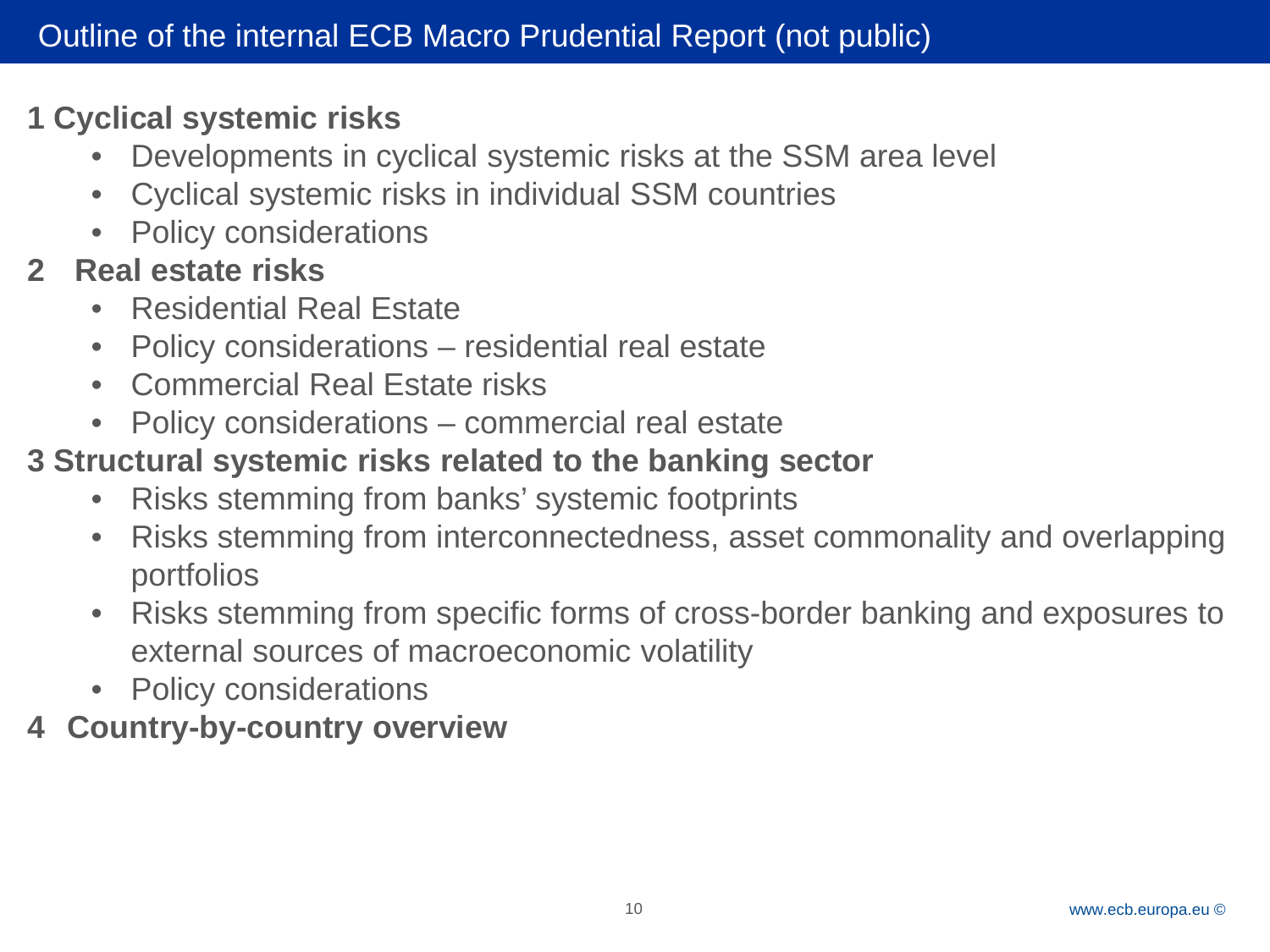Housing markets crucial from the point of view of economic and financial stability

- Huge costs of housing bubble bursts (Claessens et al. 2008; Crowe et al. 2013)
- Recessions that coincide with a house price bust tend to be deeper and last longer than those that do not (Cerutti et al. 2015)

Key features of housing markets from a financial stability perspective

- Residential and commercial real estate purchases are largely financed by debt
	- Leverage ratios of home buyers are higher than in any other investment activity
	- A typical mortgage loan carries a loan-to-value ratio of 71 percent on average across a global sample of countries (Crowe et al. 2013)
- Potentially, large wealth effects stemming from shocks in housing markets
	- Real estate is the most important form of storage of wealth across countries (financial assets play a smaller role, especially in Europe)
- Real estate assets key form of collateral
	- Changes in real estate prices affect the supply of credit (financial accelerator mechanism)
- Spillovers to the rest of the economy via consumption, construction activity and credit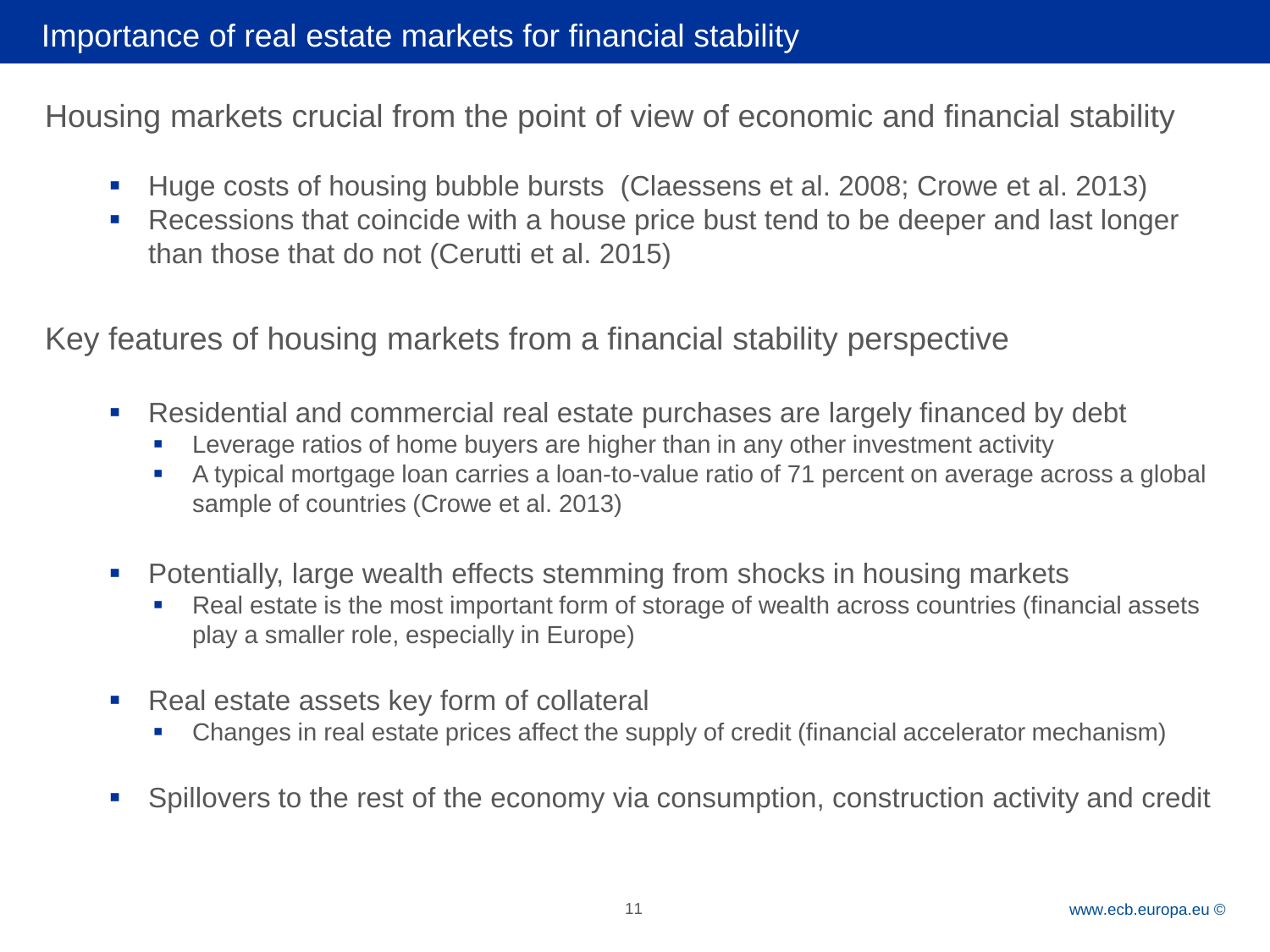Equity and housing bubbles with and without credit:

 $\Rightarrow$  Credit-financed house price bubbles are the most costly



Source: Jordà, Schularick, Taylor (2015) Note: Year zero denotes the peak of GDP (start of the recession).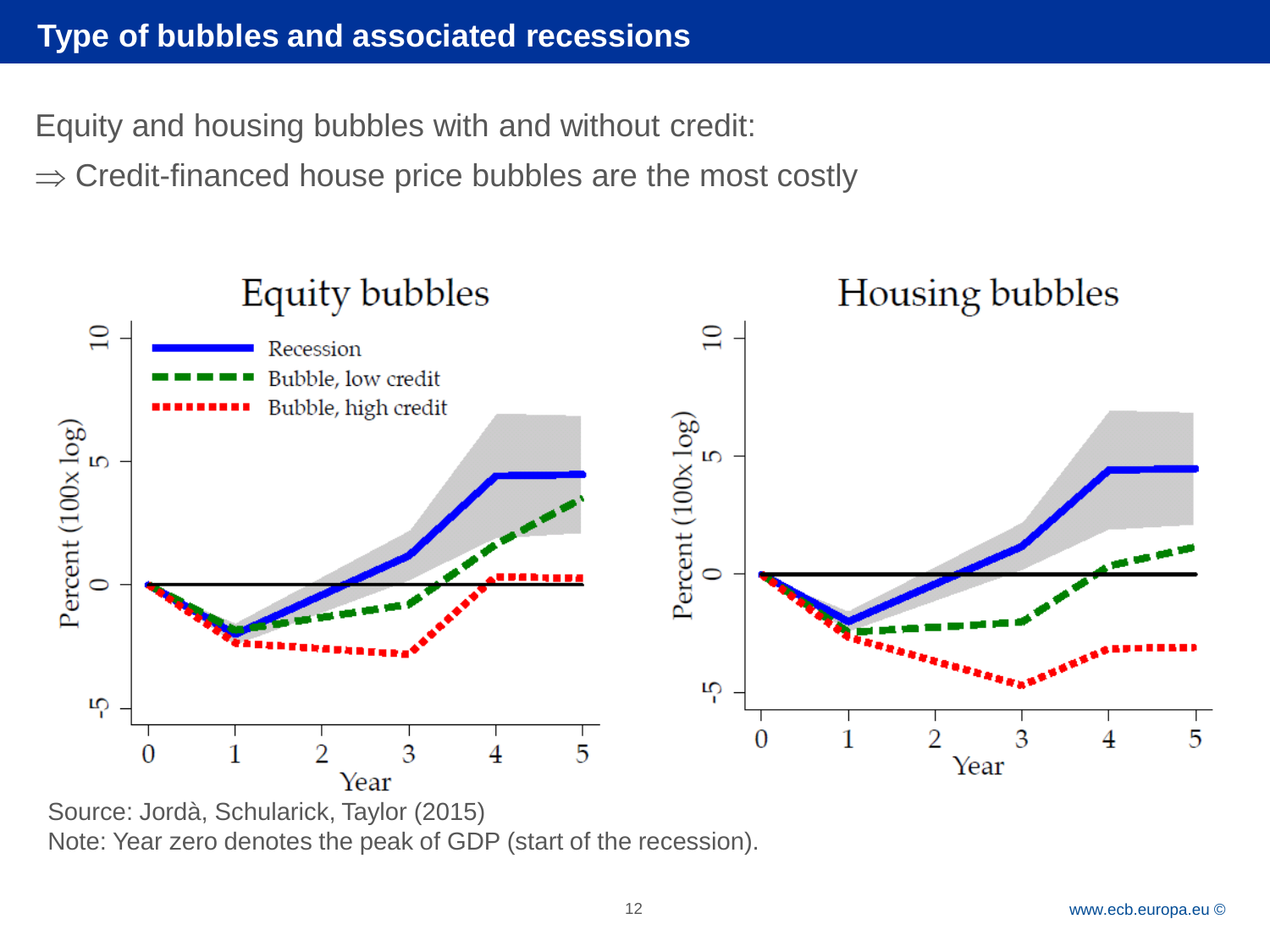### **Risk assessment for real estate markets**

- **Consideration to the cyclical position of real estate markets** 
	- Macroprudential policy actions might differ depending on the cyclical position of markets
- Risk assessment based on key indicators across countries (horizontal approach) and integration of complementary country specific information (vertical approach)
- Outcome of the risk assessment:
	- Mapping of key vulnerabilities across countries

### **Policy assessment for residential and commercial Real estate markets**

- **EXTEND EXE** Listing key policy priorities according to existing vulnerabilities
- Assess existing policies against identified policy priorities
	- Assess "appropriateness": Are policies relevant to the identified risk?
	- Assess "sufficiency": Are policies "commensurate" to the identified risk?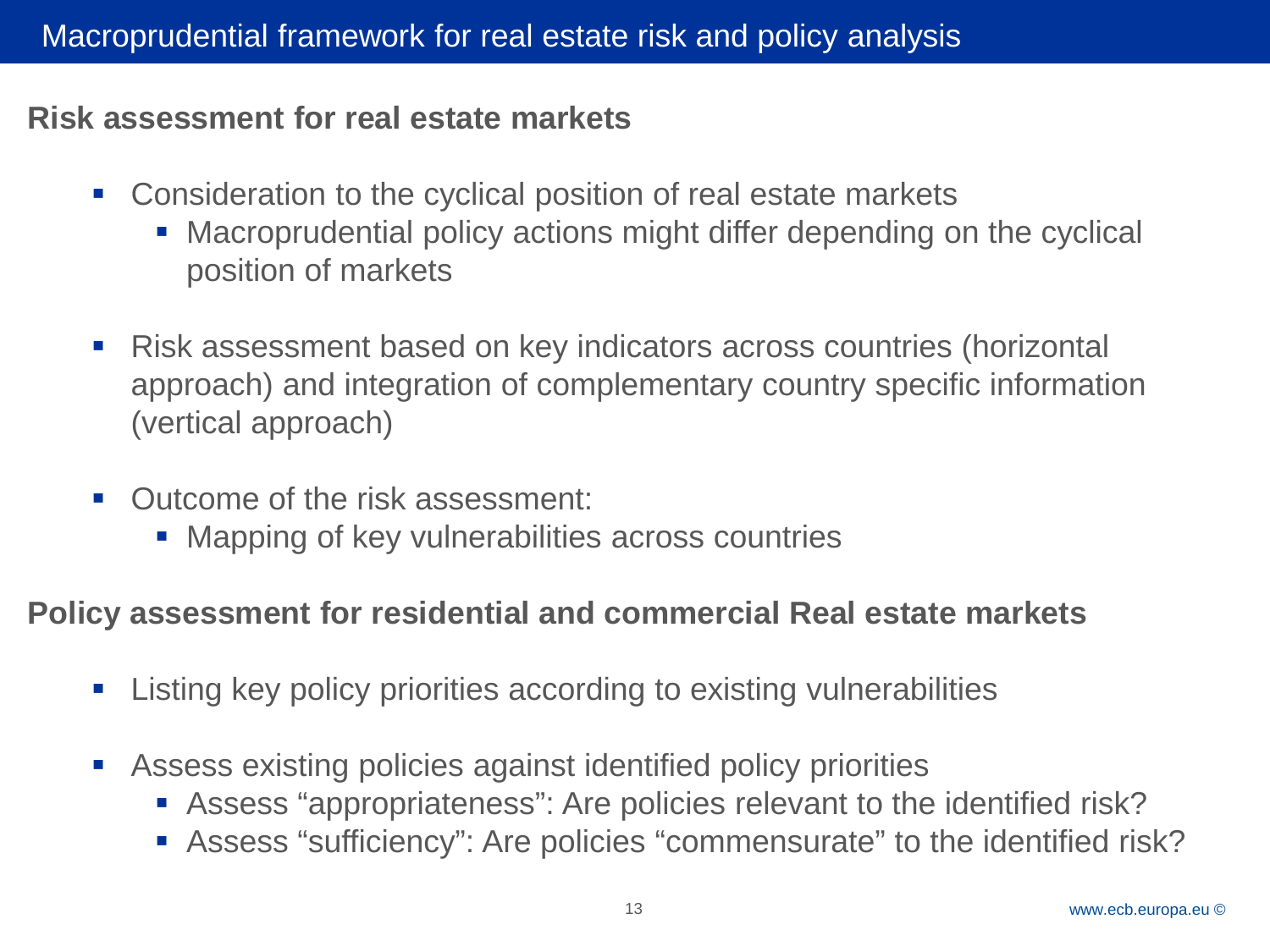### Residential real estate market - current developments

- Firm expansion according to price and lending dynamics...
- ...but both price and lending growth remain below pre-crisis levels, and household debt remained on a slightly decreasing path
- Valuations broadly in line with fundamentals

### **Residential real estate annual price growth and valuations for the euro area**

#### Annual percentage change; percentage

#### **Loans to households for house purchases, securitization adjusted loans and household debt to GDP** Percentage of GDP; annual percentage change

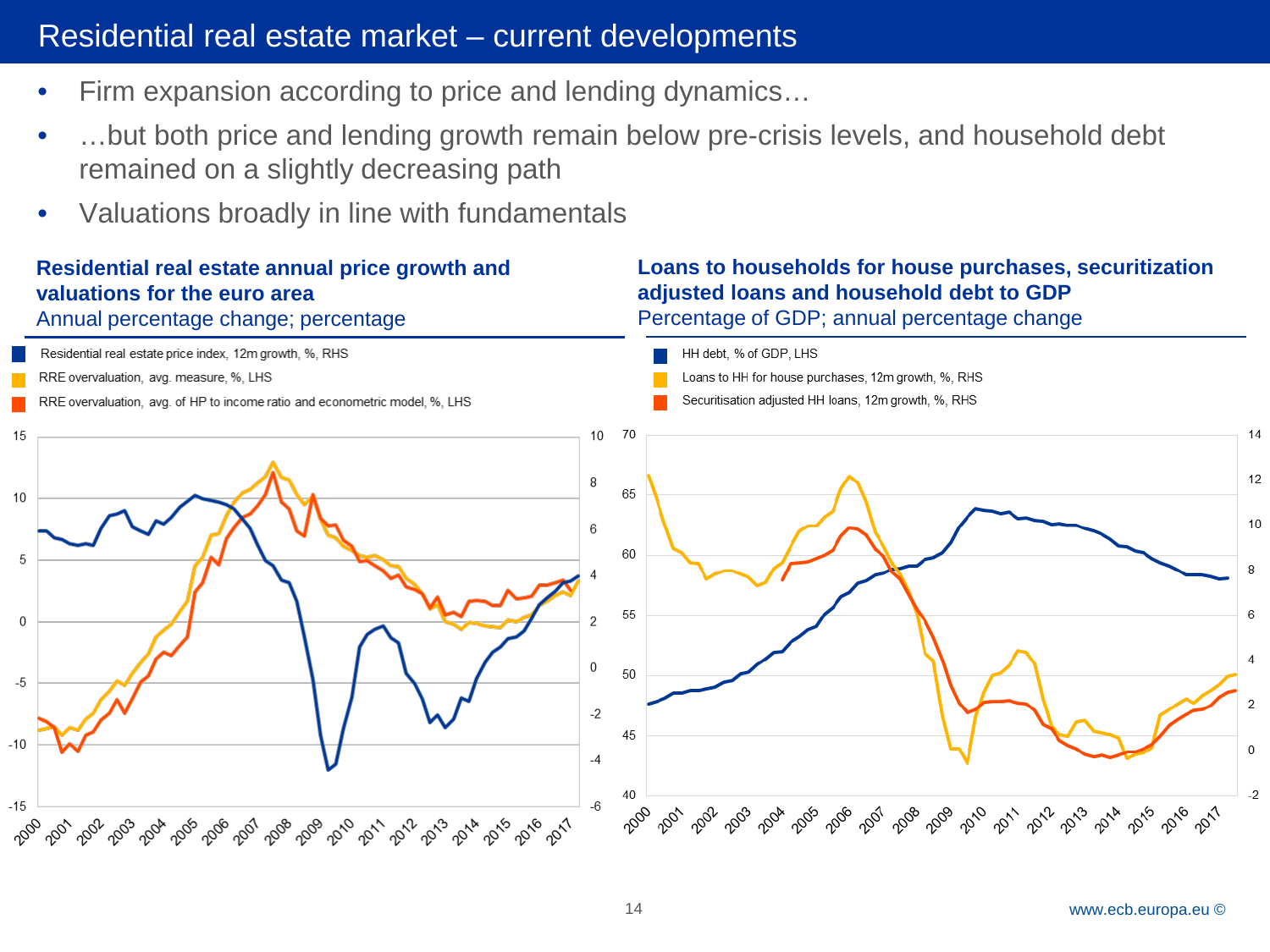- **Composite measure of RRE systemic risk** (range between 0 and 3): it takes into account the strength of price dynamics, the level of price overvaluation, the dynamics and pricing of mortgage lending, and the strength of household balance sheets (debt ratios, financial assets and debt servicing ratios)
- **But situation heterogeneous across countries….**

Low level of systemic risk in residential real estate markets (balanced expansion), although risk is gradually raising



Sources: ECB and ECB calculations. Motes: 1 year MA stands for 1 year moving average.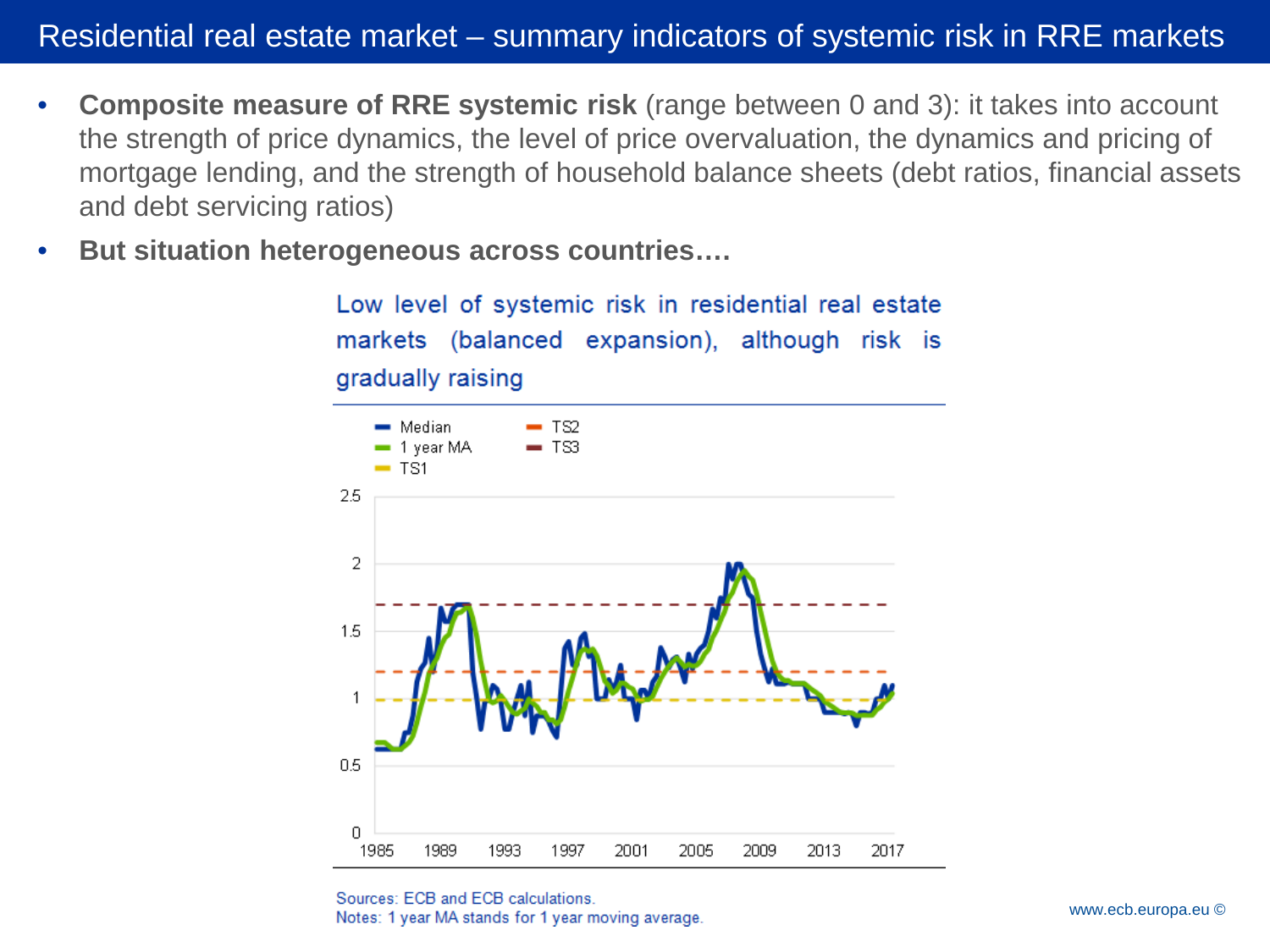### Residential real estate market - cross country heterogeneity in RRE markets



**Annual growth of RRE prices, %**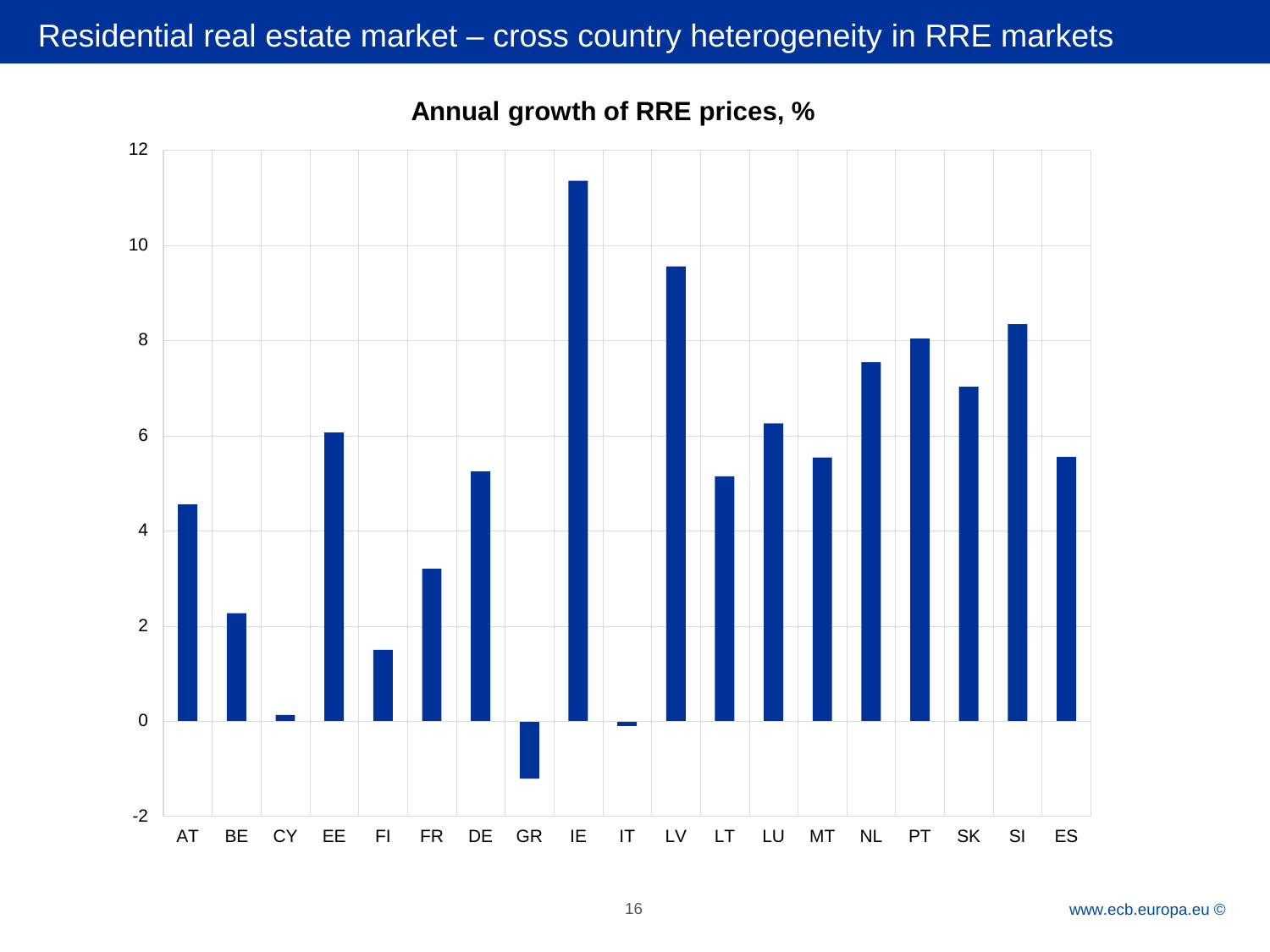### Residential real estate market - cross country heterogeneity in RRE markets

-4 -2 AT BE CY EE FI FR DE GR IE IT LV LT LU MT NL PT SK SI ES

**Annual lending growth for HP, %**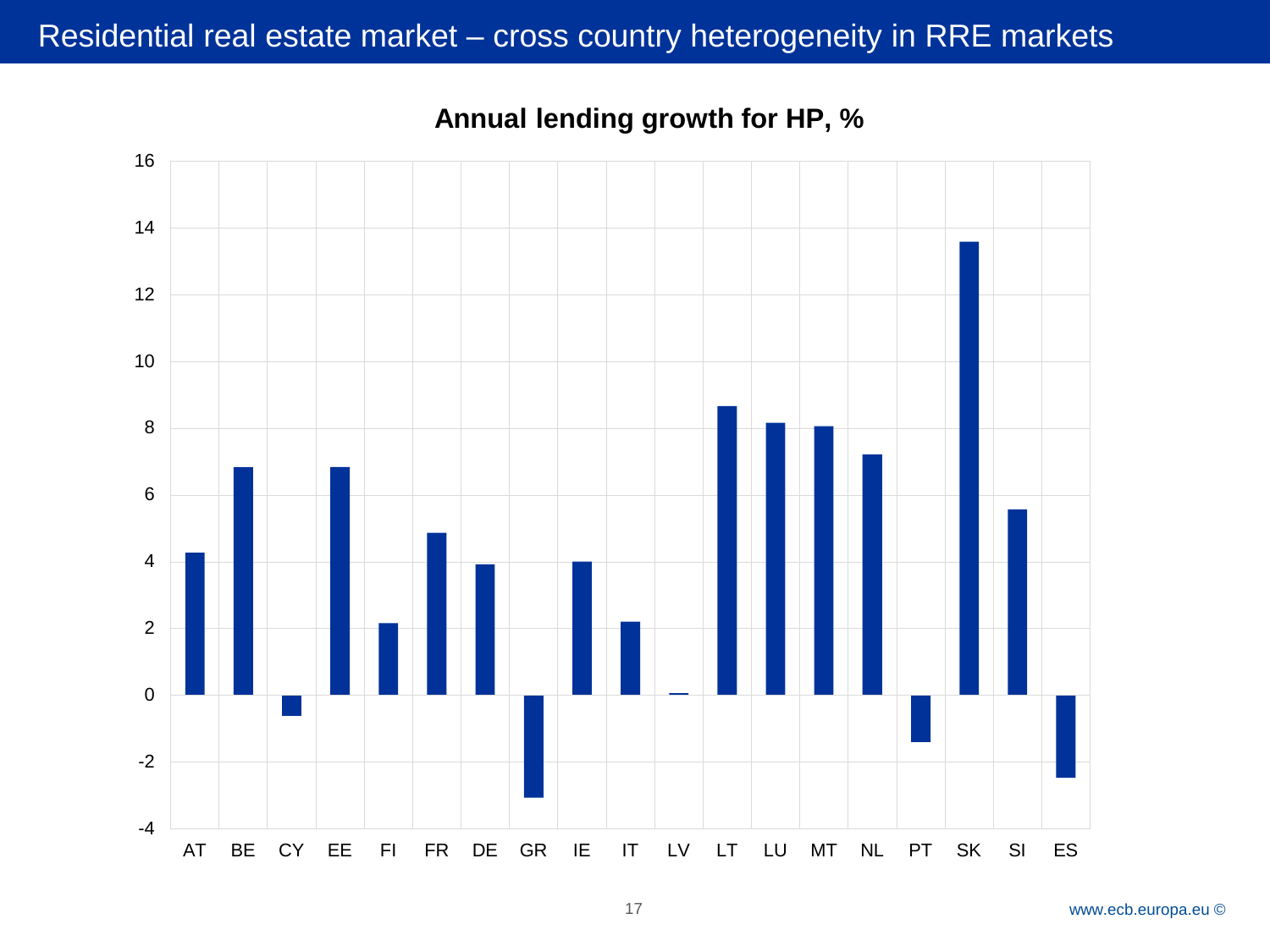### **Risk warnings issued by the ESRB on 28 November 2016**

**The ECB broadly shares the risk assessment for countries in the SSM**

- **Austria:** High RRE prices and strong RRE price growth, moderate but growing pace of mortgage lending
- **Belgium**: relatively high and increasing of household indebtedness, against the backdrop of seemingly overvalued house prices and strong mortgage lending
- **Finland:** High and increasing household indebtedness, against the backdrop of RRE prices at high historical levels
- **Luxembourg**: High and robustly growing RRE prices, robust mortgage lending growth, high and increasing increasing household indebtedness
- **Netherlands:** persistently high household debt levels with low mortgage collateralisation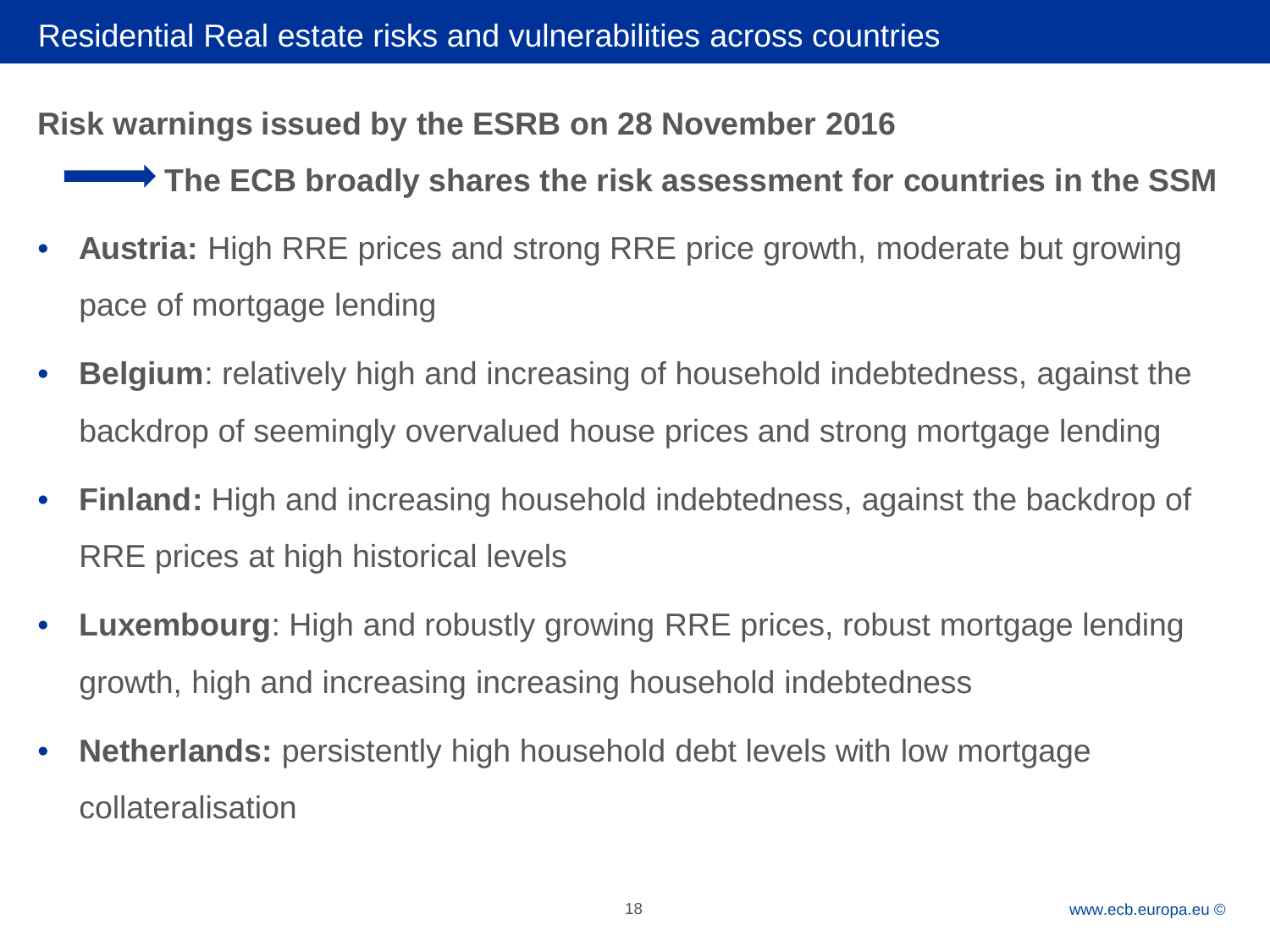### **Policy mix**

**Relative strength of instruments**

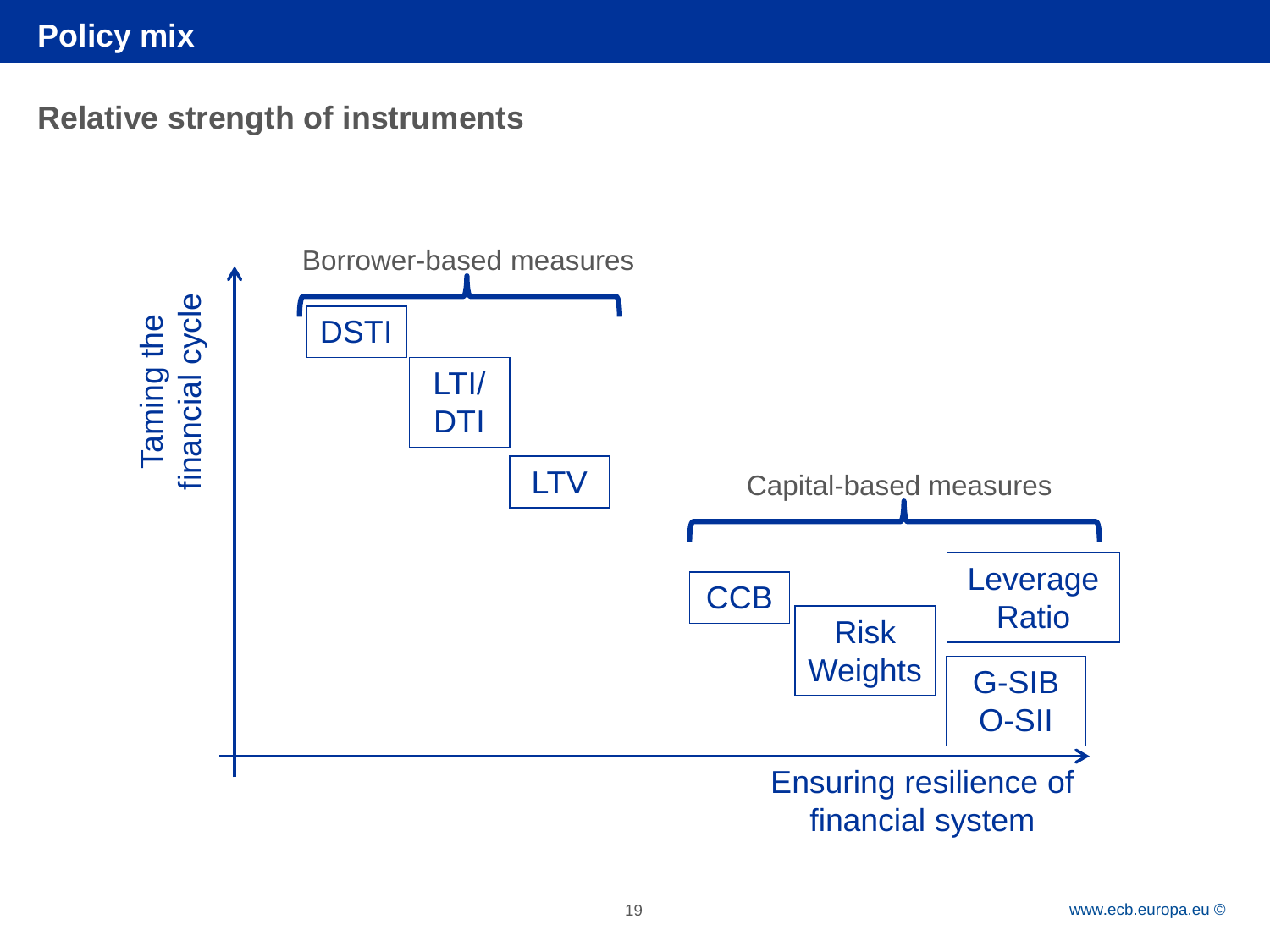## LTV and DSTI/LTI sometimes activated or adjusted jointly or with maturity limit

|                                                     |                                   | <b>LTV limits</b>                                    | <b>Income-based limits</b>                                               | <b>Max. maturity restriction</b><br>(reduces long-term |
|-----------------------------------------------------|-----------------------------------|------------------------------------------------------|--------------------------------------------------------------------------|--------------------------------------------------------|
|                                                     |                                   | (reduces LGD)                                        | (reduces PD)                                                             | interest rate sensitivity)                             |
| Σ<br>$\boldsymbol{\omega}$<br>$\boldsymbol{\omega}$ | <b>Cyprus</b>                     | 70%, 80%                                             | <b>DSTI: 80%</b><br>(65% in case of FX loans)                            |                                                        |
|                                                     | <b>Estonia</b>                    | 85%, 90%                                             | <b>DSTI: 50%</b>                                                         | 30 years                                               |
|                                                     | <b>Finland</b>                    | 90%, 95%                                             |                                                                          |                                                        |
|                                                     | <b>Ireland</b>                    | 70%, 80%, 90%                                        | New loans with $LT1 > 3.5$ cannot<br>exceed 20% of portfolio             |                                                        |
|                                                     | Latvia                            | 90%, 95%                                             | <b>Internal DSTI limits</b>                                              |                                                        |
|                                                     | <b>Lithuania</b>                  | 85%                                                  | <b>DSTI: 40%-60%</b> w/ interest<br>rate sensitivity test at origination | 30 years                                               |
|                                                     | <b>Netherlands</b>                | 101%<br>(1pp decline p.a. to 100% in 2018)           | DSTI: 10 - 30%                                                           | 30 years                                               |
|                                                     | <b>Slovakia</b><br>80%, 90%, 100% |                                                      | 80% (subject to 2 p.p. interest                                          | 30 years                                               |
|                                                     |                                   | rate increase p.a. if interest rate is<br>not fixed) | (8 years for unsecured loans)                                            |                                                        |
|                                                     | <b>Slovenia</b>                   | 80%                                                  | DSTI: 50 - 67%                                                           |                                                        |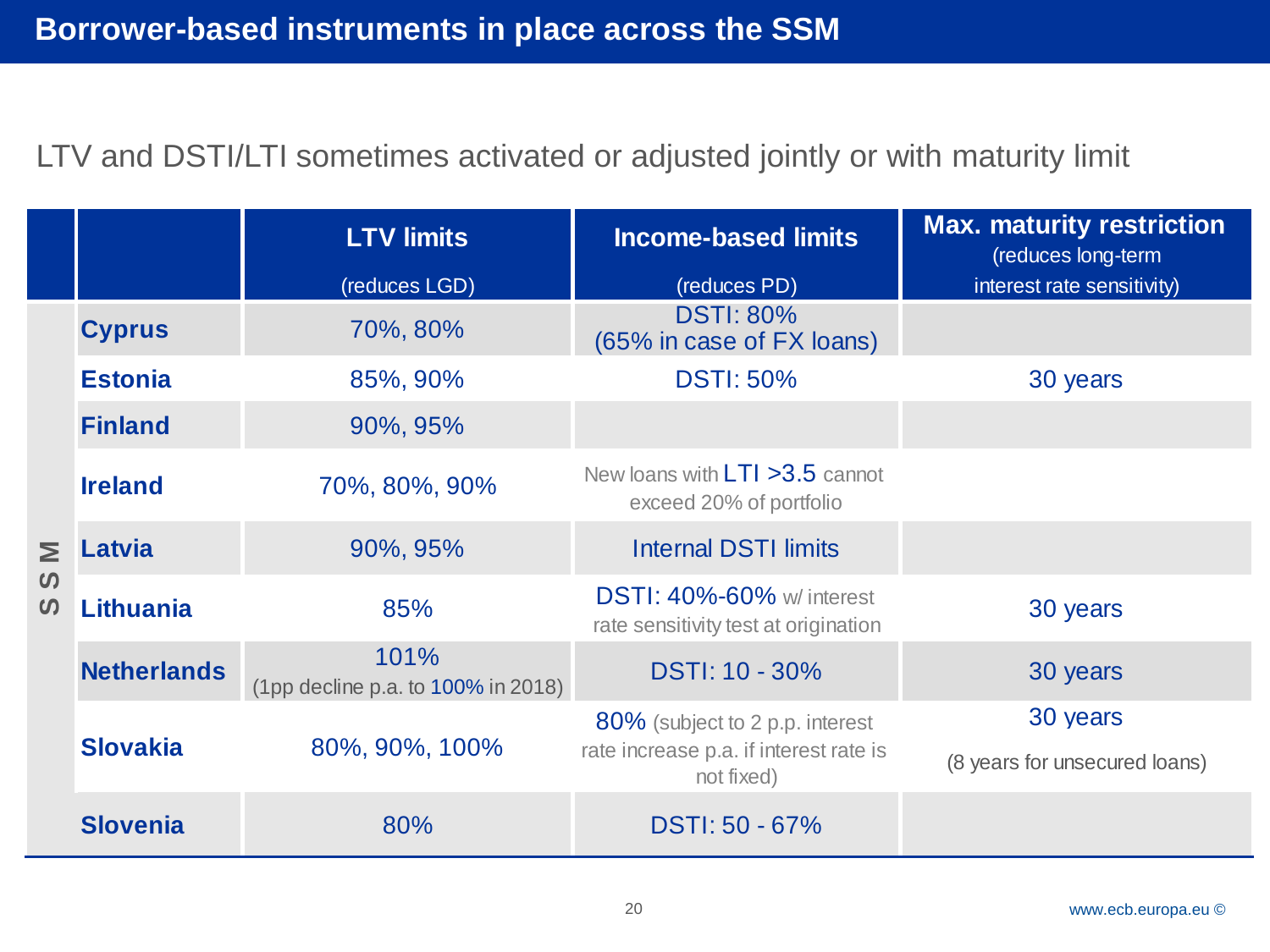# **Current area of focus: Commercial Real Estate**

- **Relatively strong price dynamics in the prime segment**
- Strong investment dynamics overall

CRE price developments driven by the prime and retail segments

Commercial property price indices in the SSM area

- commercial property (overall)
- $\blacksquare$  prime commercial property (overall)
- $\blacksquare$  prime commercial property (office)
- prime commercial property (retail)



Sources: Jones Lang Lasalle and experimental ECB estimates based on MSCI and national data. Notes: Retail establishments include inter alia restaurants, shopping centres and hotels. The euro area aggregate comprises Austria, Belgium, Finland, France, Germany, Greece, Ireland, Italy, Luxembourg, the Netherlands, Portugal and Spain. The last observation is Q2 2017.

#### Strong rise in CRE investment activity since 2014

Commercial property investment transaction volumes in the SSM area



Sources: Cushman and Wakefield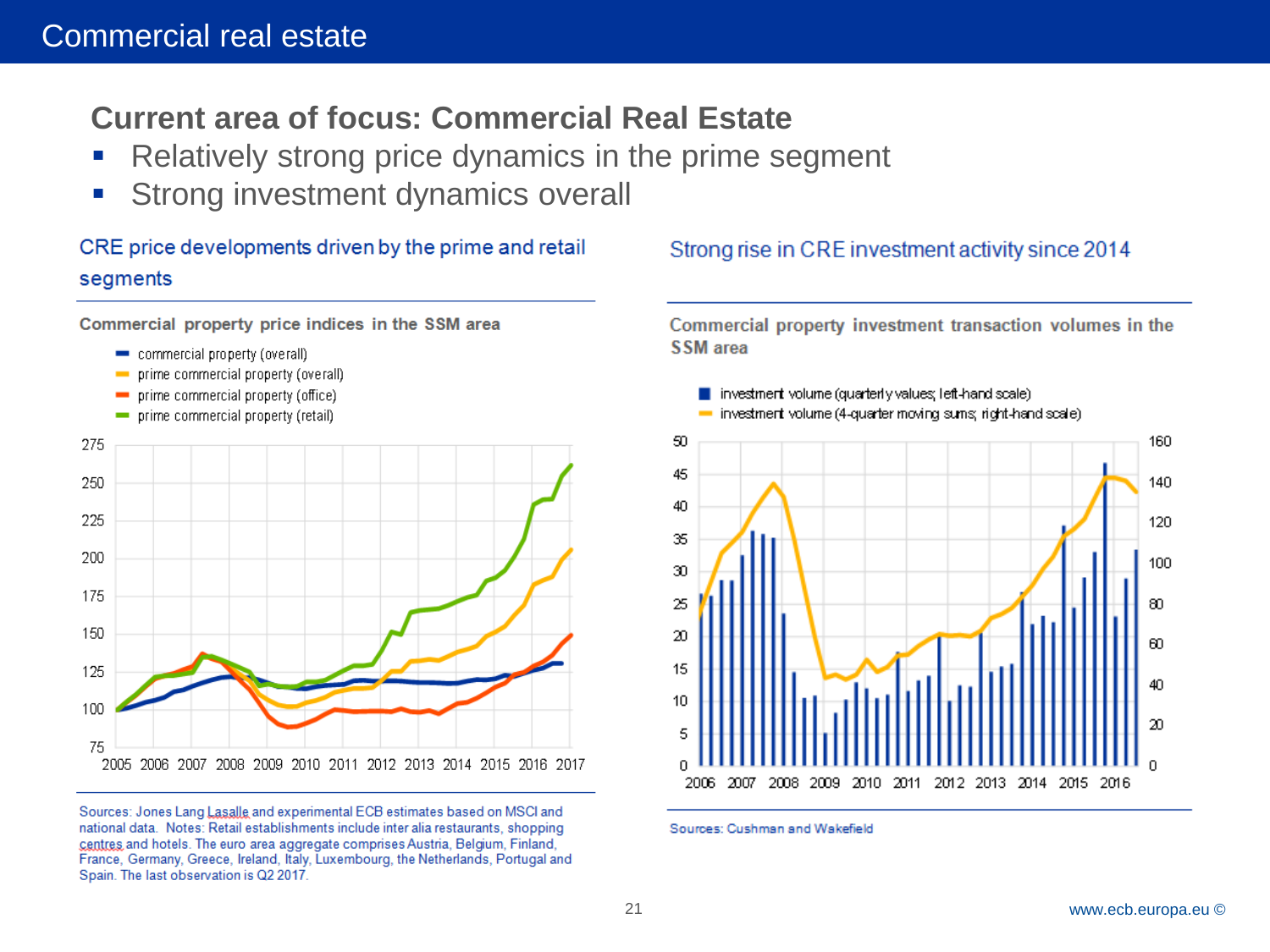• Returns on prime commercial property have dropped to record lows amid continued signs of a search for yield.

#### **EA prime CRE yields and the ten year German government bond yields**

(Q1 2003 – Q2 2017; percentages per annum)

**Prime CRE yields and spread vs. domestic government bond yield**  Basis point spread vs. historical average levels



Source: Bloomberg, Jones Lang Lasalle and ECB calculations. Note: The grey area represents the minimum-maximum range across euro area countries. The euro area countries covered are Austria, Belgium, Finland, France, Germany, Ireland, Italy, Luxembourg, the Netherlands, Portugal and Spain.



Source: Jones Lang Lasalle and Bloomberg (last obs Jun 2017).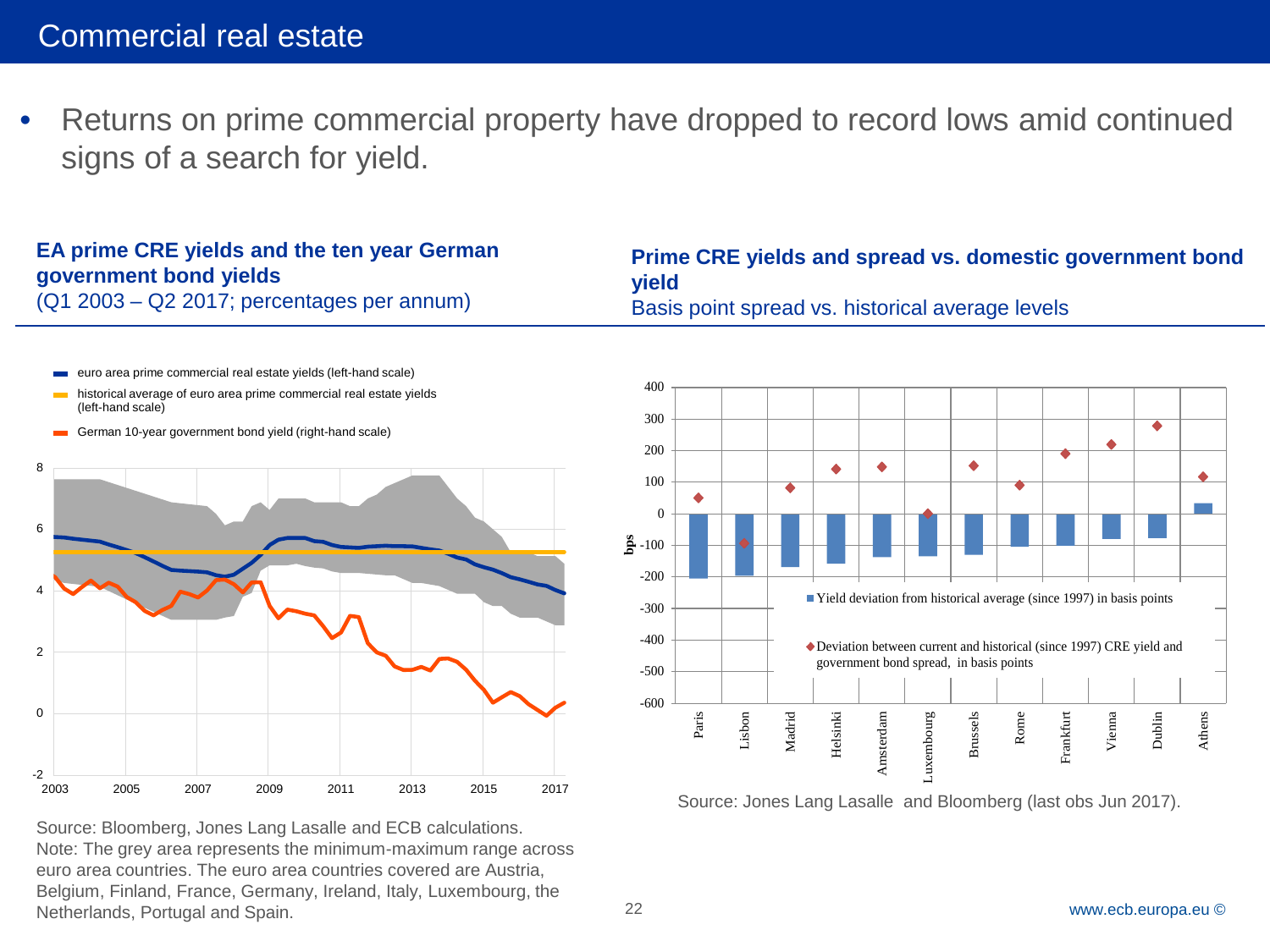### **Current area of focus: Commercial Real Estate**

- **Changing investor's and funding base** 
	- Role of foreign investors
	- Role of market finance vs bank lending in CRE funding

Non-bank sources of funding are growing in importance



Sources: ECB Investment fund statistics. As of June 2017. 23 The last observation is Q2 2017. Notes: This database does not include REITs in all<br>countries www.ecb.europa.eu © countries.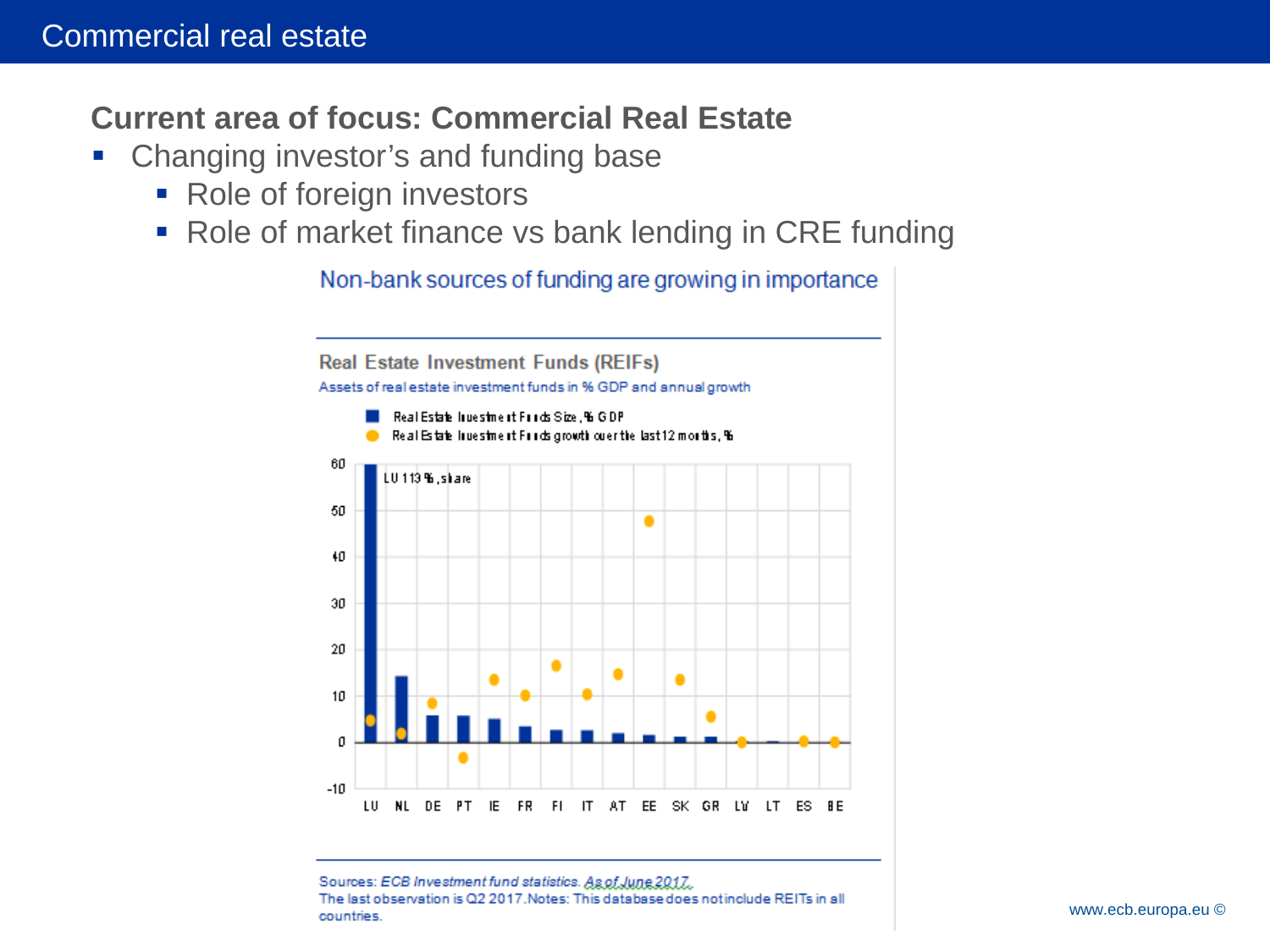**Key messages on euro area real estate developments:**

- The cyclical expansion of residential real estate markets in the SSM area is on a firm path with prices and mortgage lending growing moderately and systemic risk is rising from low levels
- Heterogeneity across SSM countries
- Many SSM countries activated already policy responses but additional policy responses could be considered in some cases
- Commercial real estate markets have become very dynamic again with significant cross-country heterogeneity
- **IMPROVING the availability of data on CRE will be crucial to better assess recent** developments and associated policy needs.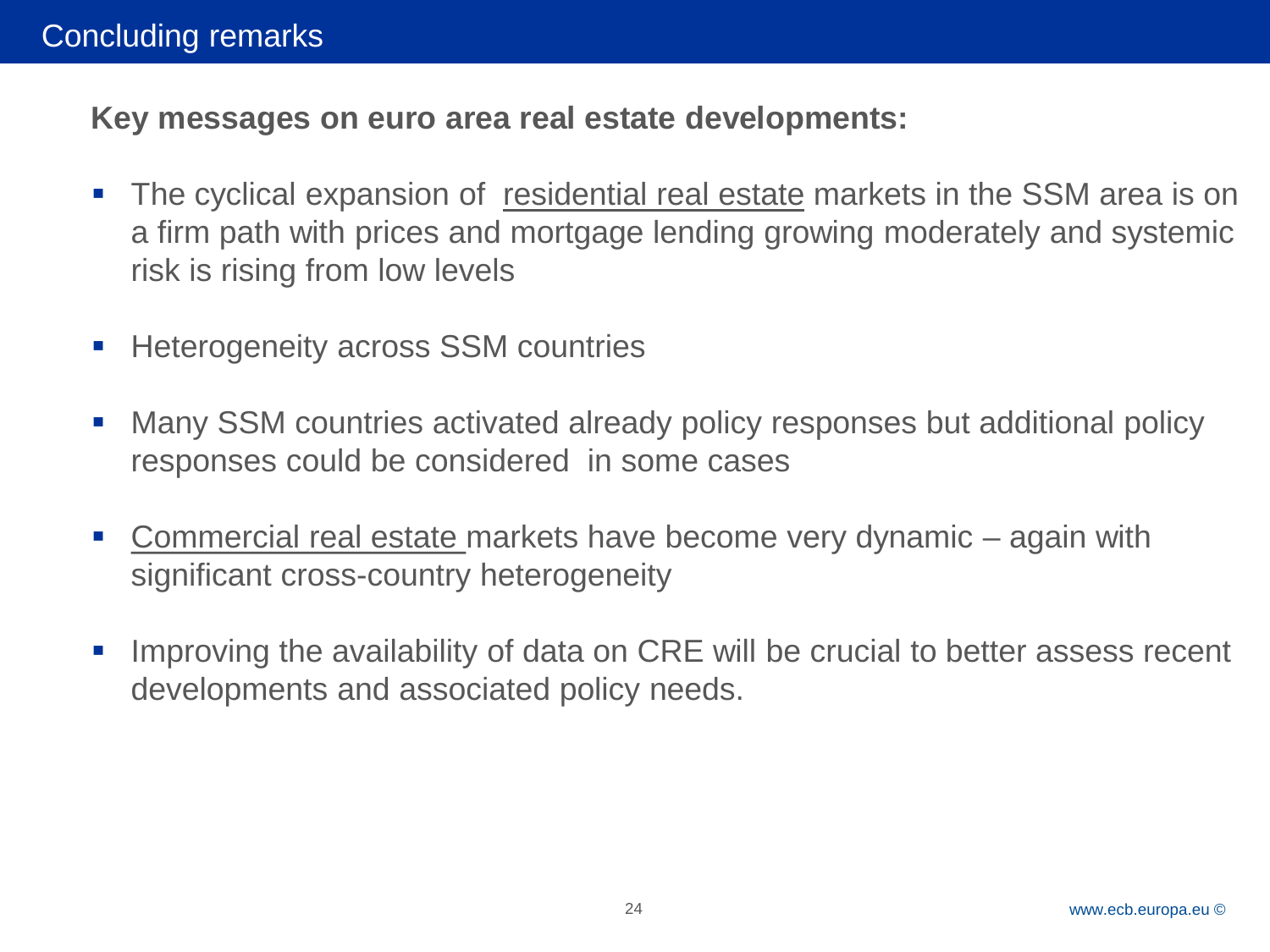**Annex slide**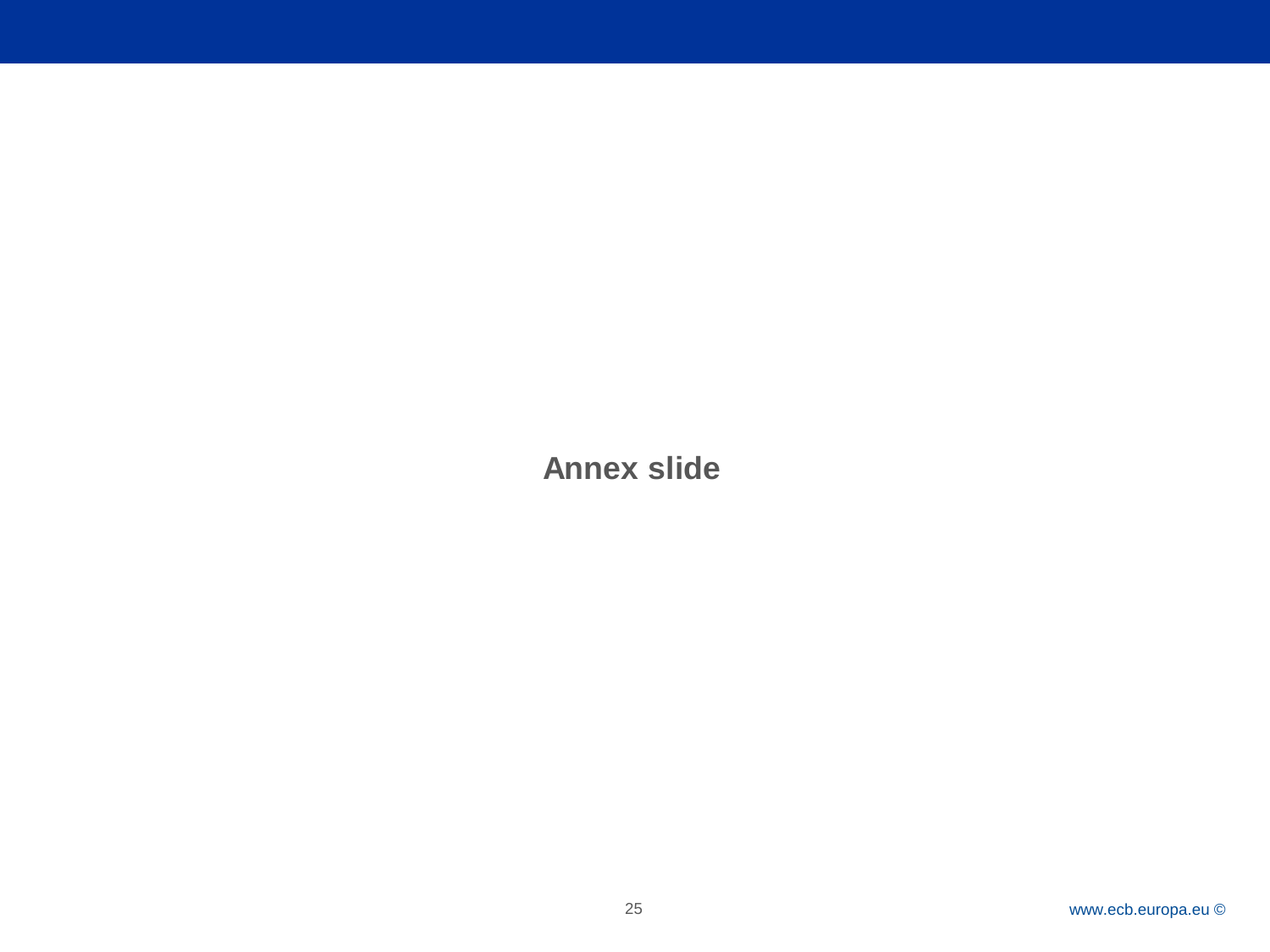

# **Feedback to risk monitoring and analysis**